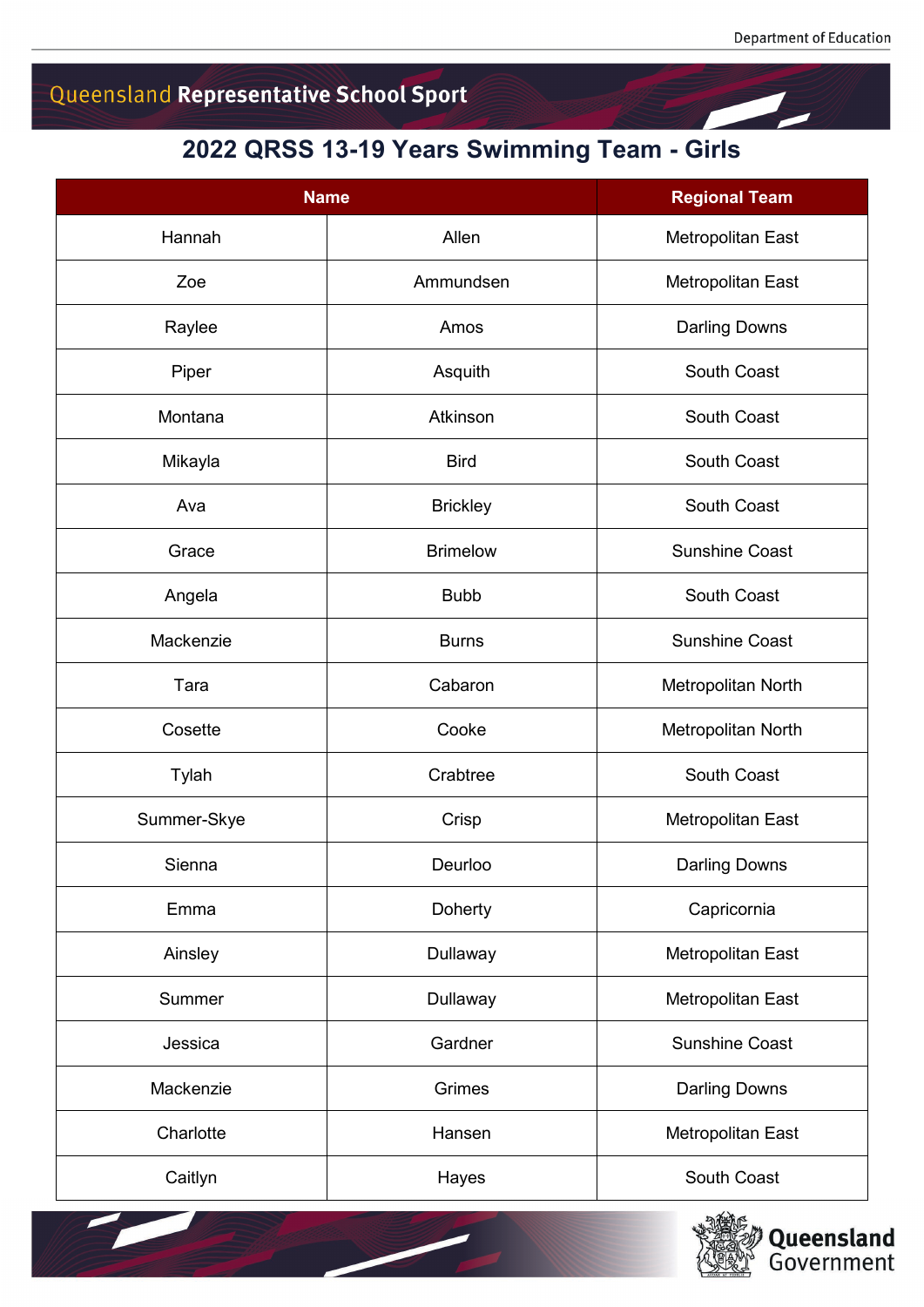## Queensland Representative School Sport

| Holly          | Hembling         | South Coast           |
|----------------|------------------|-----------------------|
| Olivia         | Hine             | Metropolitan East     |
| Charlotte      | Hinze            | South Coast           |
| Emily          | Holmes           | South Coast           |
| Alyssa         | Jacklin          | South Coast           |
| Milla          | Jansen           | South Coast           |
| Emily          | Jones            | Metropolitan East     |
| Indiana        | King             | Metropolitan East     |
| Isabella       | Lee              | South Coast           |
| <b>Tribeca</b> | Liu              | South Coast           |
| Neve           | Longmire         | Metropolitan West     |
| Sara           | <b>McCarthy</b>  | South Coast           |
| Kayla          | <b>McFarlane</b> | South Coast           |
| Erin           | <b>McGarry</b>   | <b>Sunshine Coast</b> |
| Eloise         | McLellan         | Metropolitan East     |
| Alice          | Monaghan         | South Coast           |
| Makayla        | Pirrone          | Northern              |
| Olympia        | Pope             | South Coast           |
| Millie         | Rae              | Metropolitan East     |
| <b>Bianca</b>  | Rayward          | South Coast           |
| Haylee         | Reid             | South Coast           |
| Julia          | Remington        | South Coast           |
| Abigail        | Reynolds         | Metropolitan West     |
| Jade           | Richardson-Isaac | Metropolitan East     |